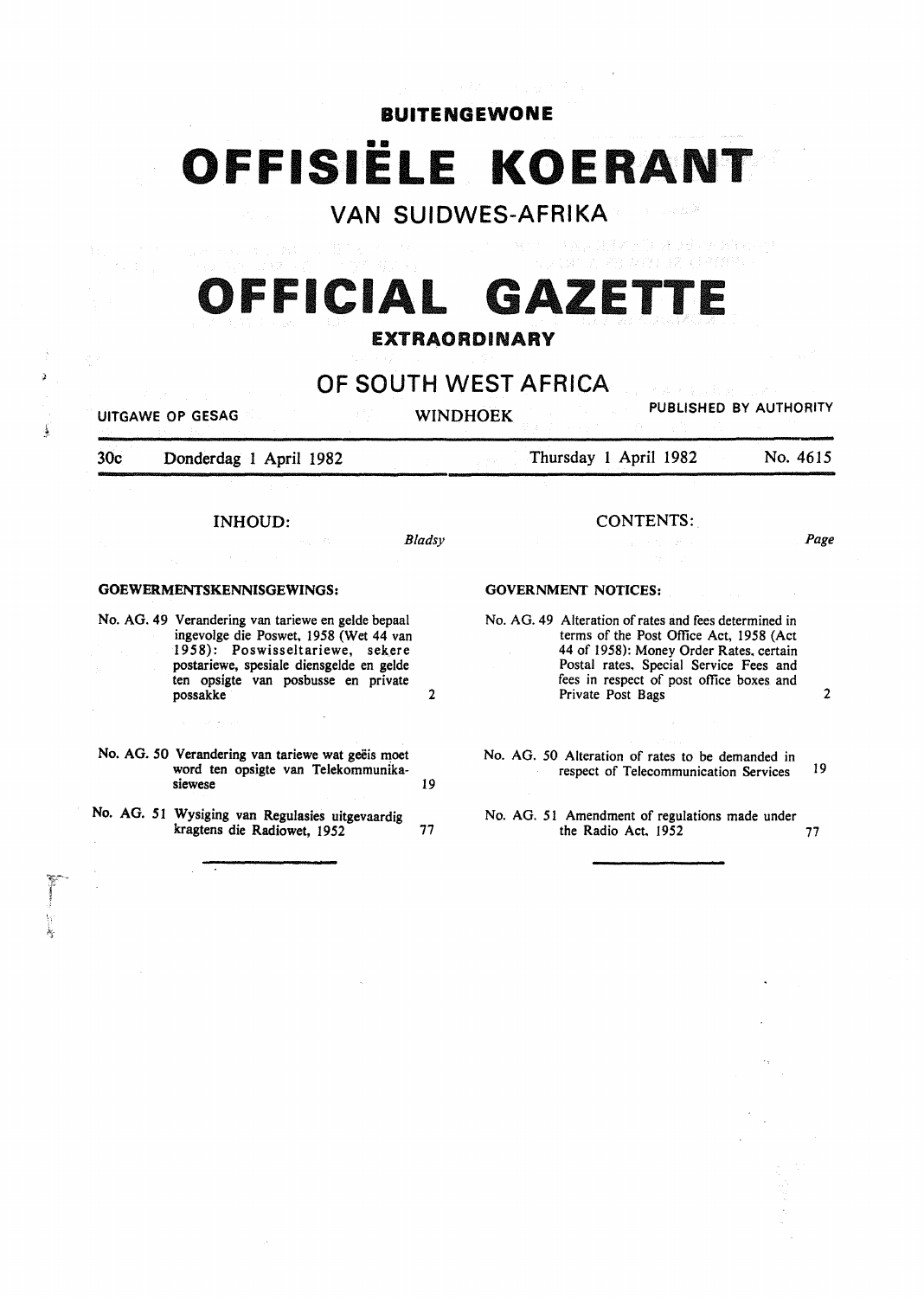# **Goewermentskennisgewings**

Kantoor van die Office of the 124.4

### ADMINISTRATEUR-GENERAAL VIR DIE GEBIED SUIDWES-AFRIKA

### DEPARTEMENT VAN POS- EN TELEKOMMUNIKASIEWESE

No. AG. 49 1982

VERANDERING VAN TARIEWE EN GELDE BEPAAL INGEVOLGE DIE POSWET, 1958 (WET 44 VAN 1958): POSWISSELTARIEWE, SEKERE POSTARIEWE, SPESIALE DIENSGELDE EN GELDE TEN OPSIGTE VAN POSBUSSE EN PRIVATE POSSAKKE

Kragtens die bevoegdheid my verleen by artikel  $2B(1)(e)$  van die Poswet, 1958 -

- (a) verander ek hierby met die goedkeuring van die Ministersraad met ingang van 1 April 1982 die tariewe en gelde wat by Goewermentskennisgewings R.609 van 29 April 1960 en R.550 van 14 April 1960 bepaal is. soos in die Bylae uiteengesit;
- (b) bepaal ek hierby met die goedkeuring van die Ministersraad dat met ingang van 1 April 1982 'n bedrag van 50 sent betaalbaar is ten opsigte van elke kontant-by-aflewering-pakket wat buite die gebied Suidwes-Afrika gepos is. -53

P. W. A. SENEKAL

Posmeester-generaal Windhoek. 25 Maart 1982

**Government Notice·** 

### ADMINISTRATOR-GENERAL FOR THE TERRITORY OF SOUTH WEST AFRICA

DEPARTMENT OF POSTS AND TELECOMMUNICATIONS

### No. AG. 49 1982

ALTERATION OF RATES AND FEES DETERMINED IN TERMS OF THE POST OFFICE ACT, 1958 (ACT 44 OF 1958) : MONEY ORDER RATES, CERTAIN POSTAL RATES, SPECIAL SERVICE FEES AND FEES IN RESPECT OF POST OFFICE BOXES AND PRIVATE POST BAGS

Under the powers vested in me by section  $2B(1)(e)$  of the Post Office Act, 1958 -

- (a) I hereby alter with the approval of the Council of Ministers and with effect from 1 April 1982, the rates and fees determined under Government Notices R.609 of 29 April 1960 and R.550 of 14 April 1960 as set out in the Schedule;
- (b) I hereby determine with the approval of the Council of Ministers that an amount of 50 cents shall be payable with effect from 1 April 1982 in respect of every cash on delivery parcel posted outside the territory of South West Africa.

P. W. A. SENEKAL Postmaster-General Windhoek, 25 March 1982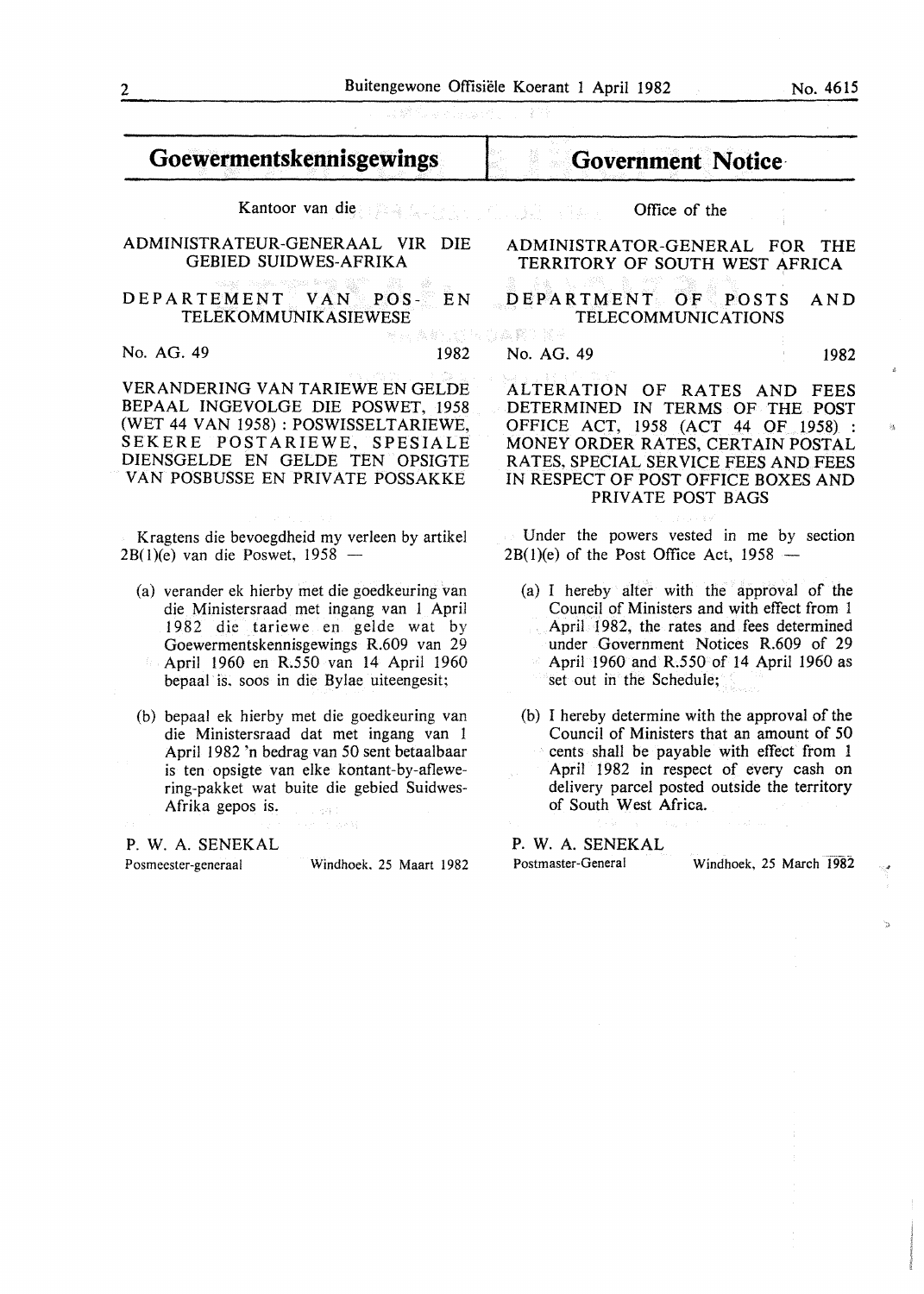### BYLAE

Vervanging van Bylae by die regulasies afgekondig by Goewermentskennisgewing R.609 van 29 April 1960, soos vervang by Goewermentskennisgewing R.2123 van 12 November 1976 en gewysig by Goewermentskennisgewings 215 van 16 Maart 1979, 824 van 19 Oktober 1979 en AG. 148 van 1 Oesember 1981

1. Die By1ae by die regulasies afgekondig by Goewermentskennisgewing R.609 van 1960 word hierby deur die volgende Bylae vervang:

1. (a) Vir die uitreiking van 'n R1 hanteringskoste per posgewone poswissel vir uitbetaling wissel, plus 1 persent komin Suidwes-Afrika, die missie op die bedrag, met 'n Republiek van Suid-Afrika, maksimumbedrag van R500 per Bophuthatswana, Ciskei, Lesotho, poswissel, uitgesonderd, in Swaziland, Transkei en Venda die geval van Lesotho, waar-

### II Diens Tarief

voor die maksimumbedrag R200 is

(b) Vir die uitreiking van 'n~ge- R1 hanteringskoste per poswone poswissel vir uitbetaling wissel, plus 1 persent komin Malawi, Mosambiek en Zimbabwe missie op die bedrag, met 'n

maksimumbedrag van R50 per poswissel

(c) Vir die uitreiking van 'n gewone poswissel vir uitbetaling vissel, plus 1 persent komin die Verenigde Koninkryk (met missie op die bedrag, met 'n inbegrip van Guernsey, Jersey en maksimumbedrag van R50 per

<sup>~</sup>-·

R3 hanteringskoste per pos-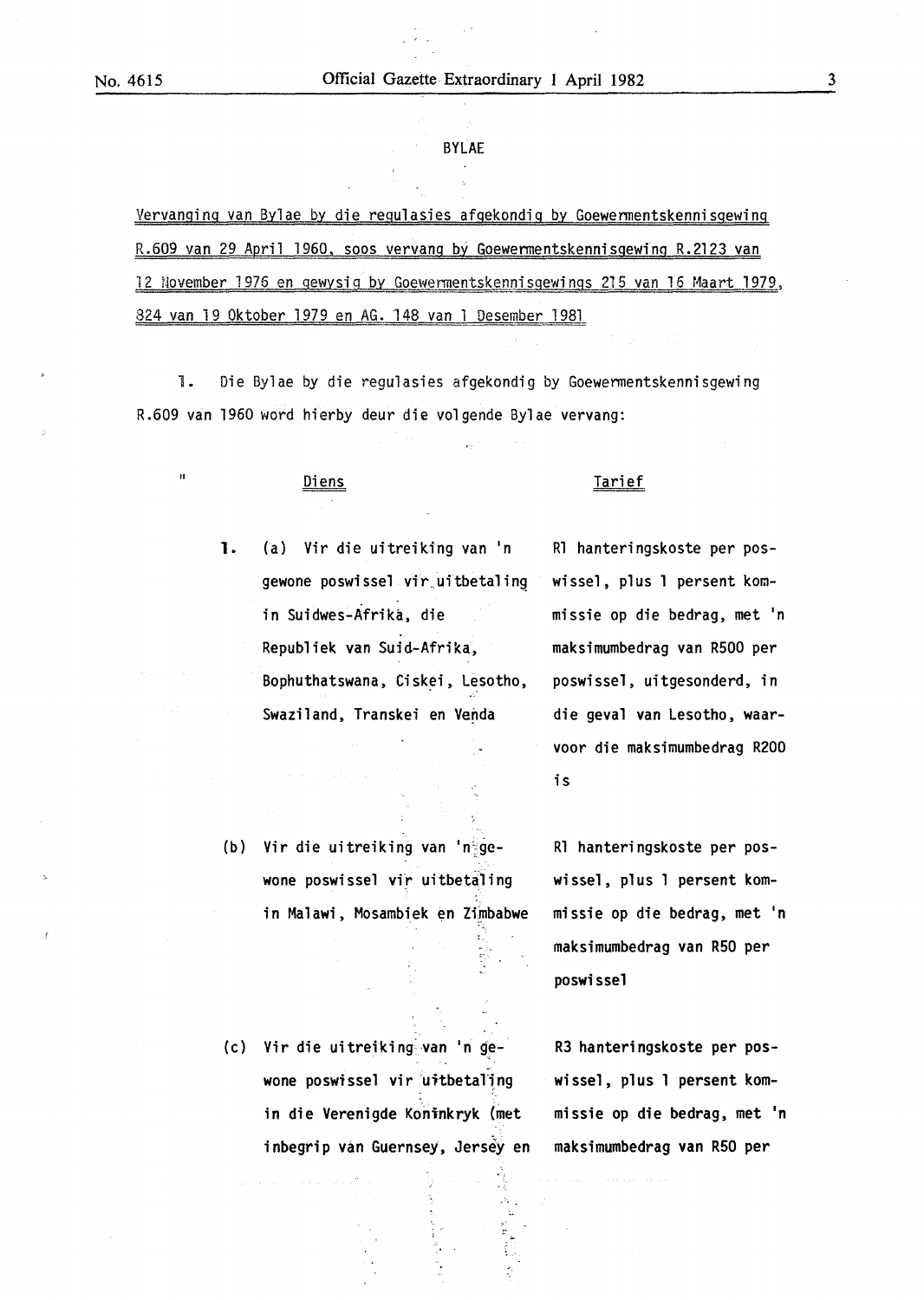### **SCHEDULE**

Substitution of Schedule to the regulations published by Government Notice R.609 of 29 April 1960, as substituted by Government Notice R.2123 of 12 llovember 1976 and amended by Government Notices 215 of 16 March 1979, 824 of 19 October 1979 and AG. 148 of 1 December 1981

1. The following Schedule is hereby substituted for the Schedule to the regulations published by Government Notice R.609 of 1960:

### "Service Tariff

per money order

al des comidadas en ca 1. (a) For the issue of an ordinary R1 handling charge per money money order for payment within order, plus 1 per cent com-South West Africa, the Republic mission on the amount, with of South Africa, Bophuthatswana, a maximum amount of RSOO per Ciskei, Lesotho, Swaziland, money order, except in the Transkei and Venda case of Lesotho for which the maximum amount shall be R200

(b) For the issue of an ordinary R1 handling charge per money money order for payment in service order, plus 1 per cent com-**Malawi, Mozambique and** Zimbabwe

-r F

mission on the amount, with a maximum amount of RSO per money order

人名班格 计分布 医中央性脑膜炎 医外侧支膜 医第二十一 人名英格兰人姓氏克雷特的变体 医心包 医骨髓 人名伊尔 (c) For the issue of an ordinary and R3 handling charge per money money order for payment in the a order, plus 1 per cent com-United Kingdom (including  $\mathbb{L}_{\mathbb{C}}$  are mission on the amount, with Guernsey, Jersey and Northern a maximum amount of R50 per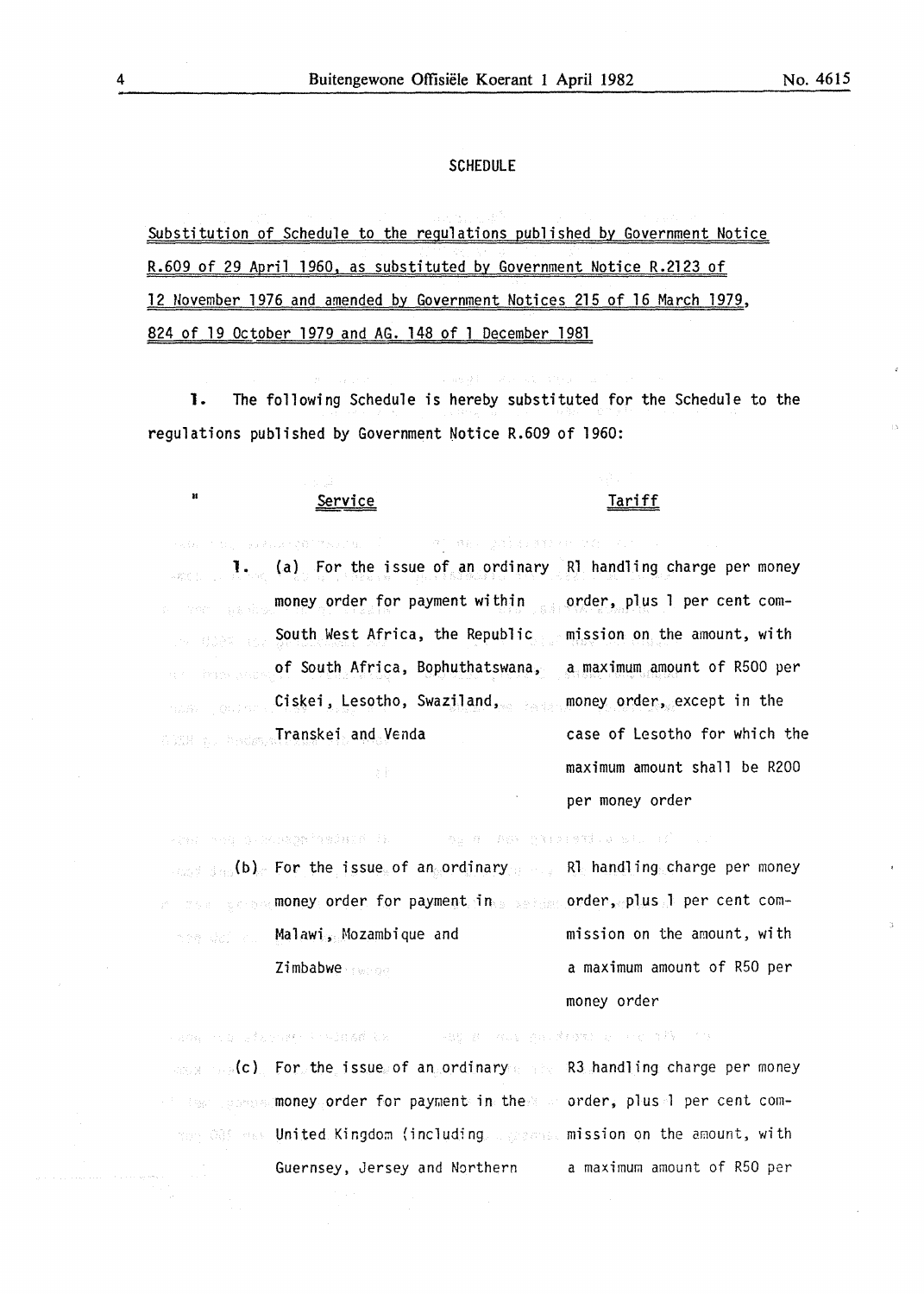TENGTHE POPULAR THAN

### Diens Tarief

poswissel

Noord-Ierland) poswissel

(d) Vir die uitreiking van 'n ge- R2,50 hanteringskoste per wone poswissel vir uitbetaling in poswissel, plus 1 persent Botswana, Zambië en lande nie in l(a), (b) of (c) genoem nie 'n maksimumbedrag van R50 per kommissie op die bedrag, met

2. Vir die oordrag van uitbetaling Hanteringskoste en kommissie van 'n gewone poswissel van een kantoor genoem in Item l(a) na 'n ander of vir die terugbetaling van de Sommengege na de Season 'n gewone poswissel aan 'n afsender in provinciale word is entertained and the Suidwes-Afrika, die Republiek van Suid-States in this way to see 1000 mile Afrika, Bophuthatswana, Ciskei, Lesotho, presentante la paradisation Swaziland, Transkei en Venda THE INSTRUMENT OF THE

3. Vir die uitreiking van 'n dupli- lOc per poswissel kaat poswissel and the state

4. Vir die herstel van 'n on- 1998 (250 per poswissel plus hangeldige poswissel teringskoste en kommissie The got that the change more genoem in Item 1

5. Vir 'n verbeteringsadvies, op- 5c per poswissel drag dat 'n gewone poswissel nie uitbetaal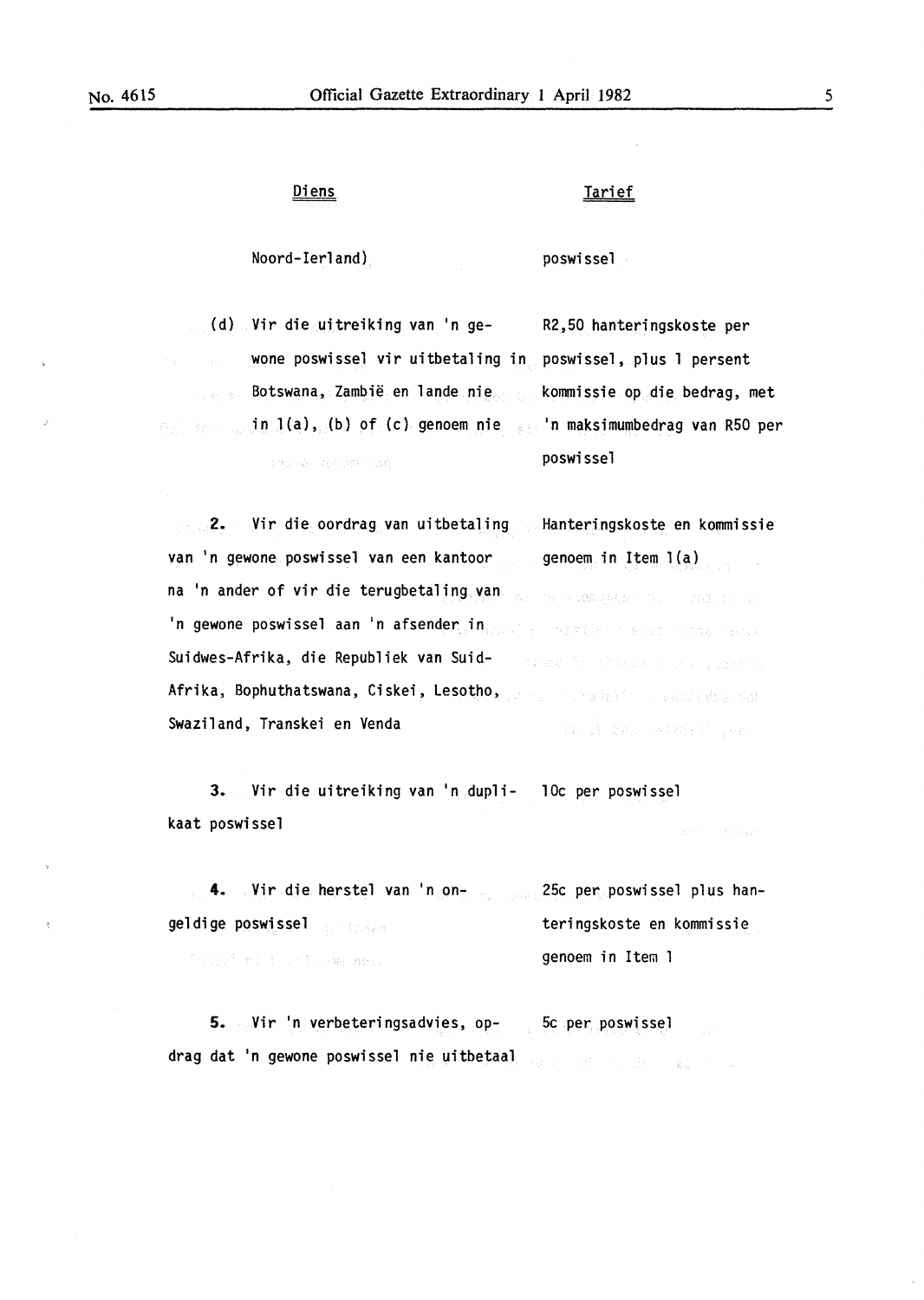**Service** 

### Tariff

Ireland)

·money order

(d) For the issue of an ordinary money order for payment in Botswana, Zambia and countries commission on the amount, not mentioned in l(a), (b) or (c) with a maximum amount of R50

R2,50 handling charge per money order, plus 1 per cent per money order

Handling charge and commis-

sion mentioned in Item l(a)

 $\label{eq:2.1} \gamma_1 = \mathcal{D}(\underline{Y}_1) = \mathcal{D}(\mathbf{y}_1) + \mathcal{D}(\mathbf{y}_2)$ 

4. 经收入的 (2) (2) (2) (2)

 $\gamma_5 \epsilon_{\rm{10}} \sigma_{\rm{Fe}}$ 

sion mentioned in Item 1

2. For the transfer of payment of an ordinary money order from one office to another, or repayment of an ordinary money order to a remitter in South West Africa, the Republic of South Africa, Bophuthatswana, Ciskei, Lesotho, Swaziland, Transkei and Venda

3. For the issue of a duplicate money order lOc per money order

4. For the reinstatement of a void money order 25c per money order plus handling charge and commis-

5. For a correction advice, stopping of payment or the issue of an advice 5c per money order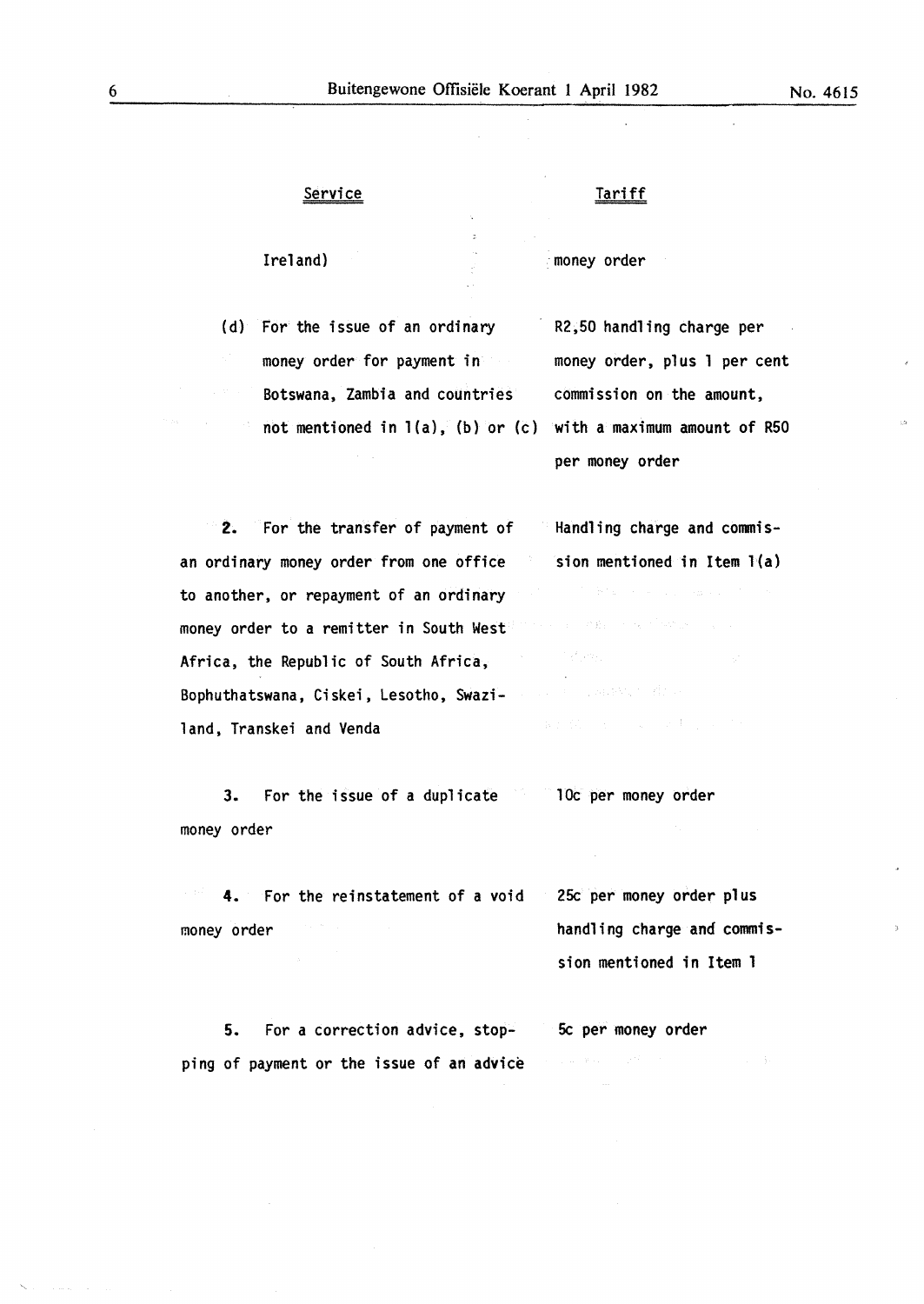# <u>Diens</u>

### Tarief

moet word nie of die uitreiking van 'n uitbetalingsadvies ten opsigte van 'n gewone poswissel

- 6. (a) Vir 'n telegrafiese poswis- R1,50 hanteringskoste per sel wat in Suidwes-Afrika, die poswissel, plus l persent Republiek van Suid-Afrika, kommissie op die bedrag, (met Bophuthatswana, Ciskei, Transkei 'n maksimumbedrag van R500 en Venda uitbetaalbaar is per poswissel ), plus 55c vir
	- die adviestelegram, plus 5c per woord vir 'n private boodskap, indien enige
	- {b) Vir 'n telegrafiese poswissel R1,50 hanteringskoste per wat in lesotho, Swaziland, Malawi, poswissel, plus 1 persent Mosambiek en Zimbabwe uitbetaal- kommissie op die bedrag (met baar is 'n rnaksimumbedrag van R50

per poswissel uitgesonderd in die geva1 van Lesotho en Swaziland, waarvoor die maksimumbedrae, onderskeidelik, R200 en R500 per poswissel is), plus die telegraafkoste teen heersende tariewe na die land van bestemming van die telegram wat die uitreikingskantoor stuur,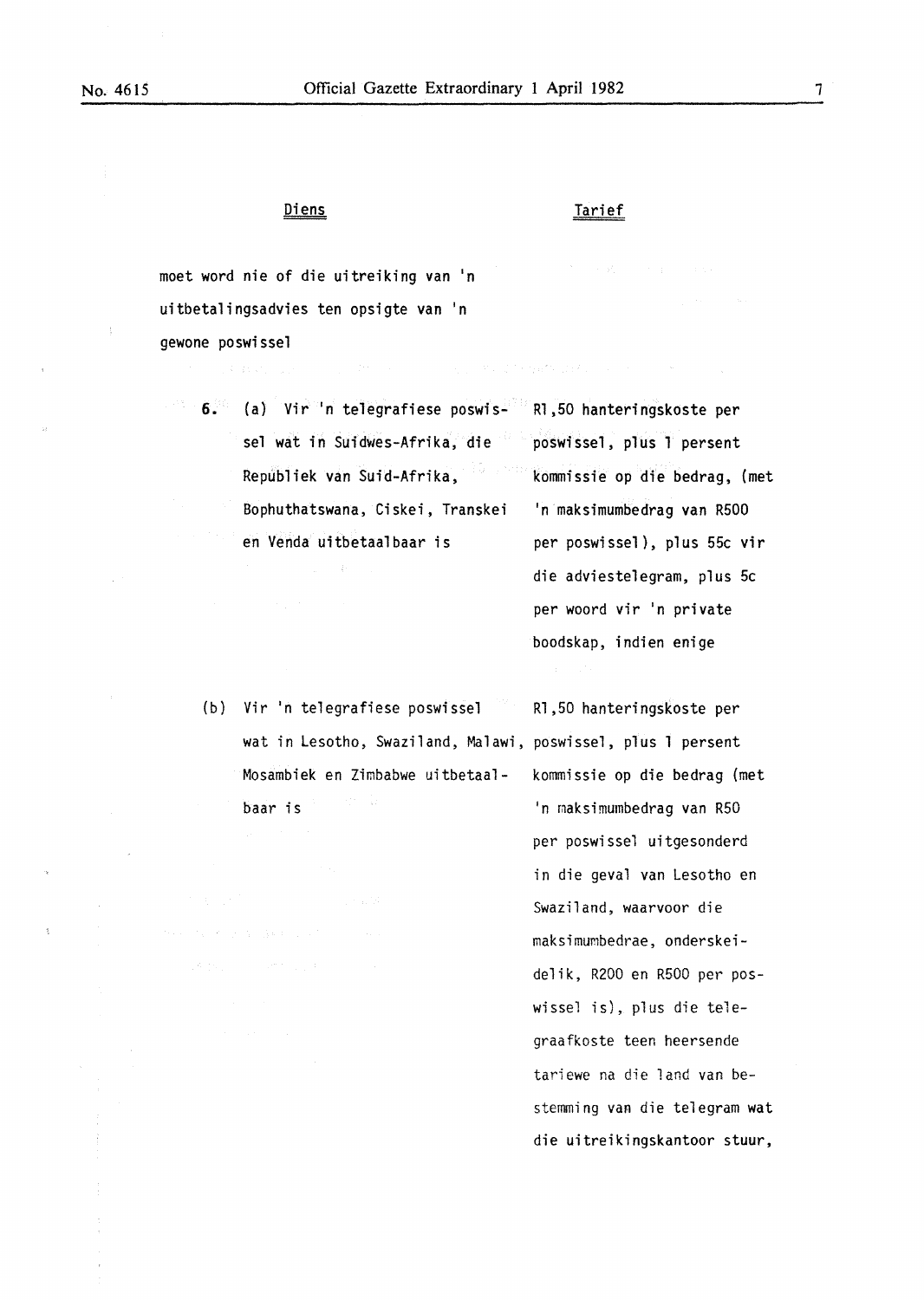### Service

### **Tariff**

of payment in respect of an ordinary  $\mathcal{A}^{\mathcal{A}}(\mathcal{C})=\mathcal{B}^{\mathcal{A}}(\mathcal{C})=\mathcal{B}^{\mathcal{A}}(\mathcal{C})=\mathcal{B}^{\mathcal{A}}(\mathcal{C})=\mathcal{B}^{\mathcal{A}}(\mathcal{C})=\mathcal{B}^{\mathcal{A}}(\mathcal{C})=\mathcal{B}^{\mathcal{A}}(\mathcal{C})=\mathcal{B}^{\mathcal{A}}(\mathcal{C})$ money order アンバル の数でである ゆうあい 待ちのわし いっせ

6. (a) For a telegraphic money order payable in South West Africa, the Republic of South Africa, Bophuthatswana, Ciskei, de columni Transkei and Venda

> (b) For a telegraphic money order payable in Lesotho, Swaziland, Malawi, Mozambique and Zimbabwe

Rl,50 handling charge per money order, plus 1 per cent commission on the amount {with a maximum amount of R500 per money order), plus 55c for the advice telegram, plus 5c per word for a private message, if any

Rl,50 handling charge per money order plus 1 per cent commission on the amount, (with a maximum amount of R50 per money order except in the case of Lesotho and Swaziland, for which the amounts shall be R200 and R500, respectively per money order), plus the telegraph charge at current rates to the country of destination of the telegram sent by the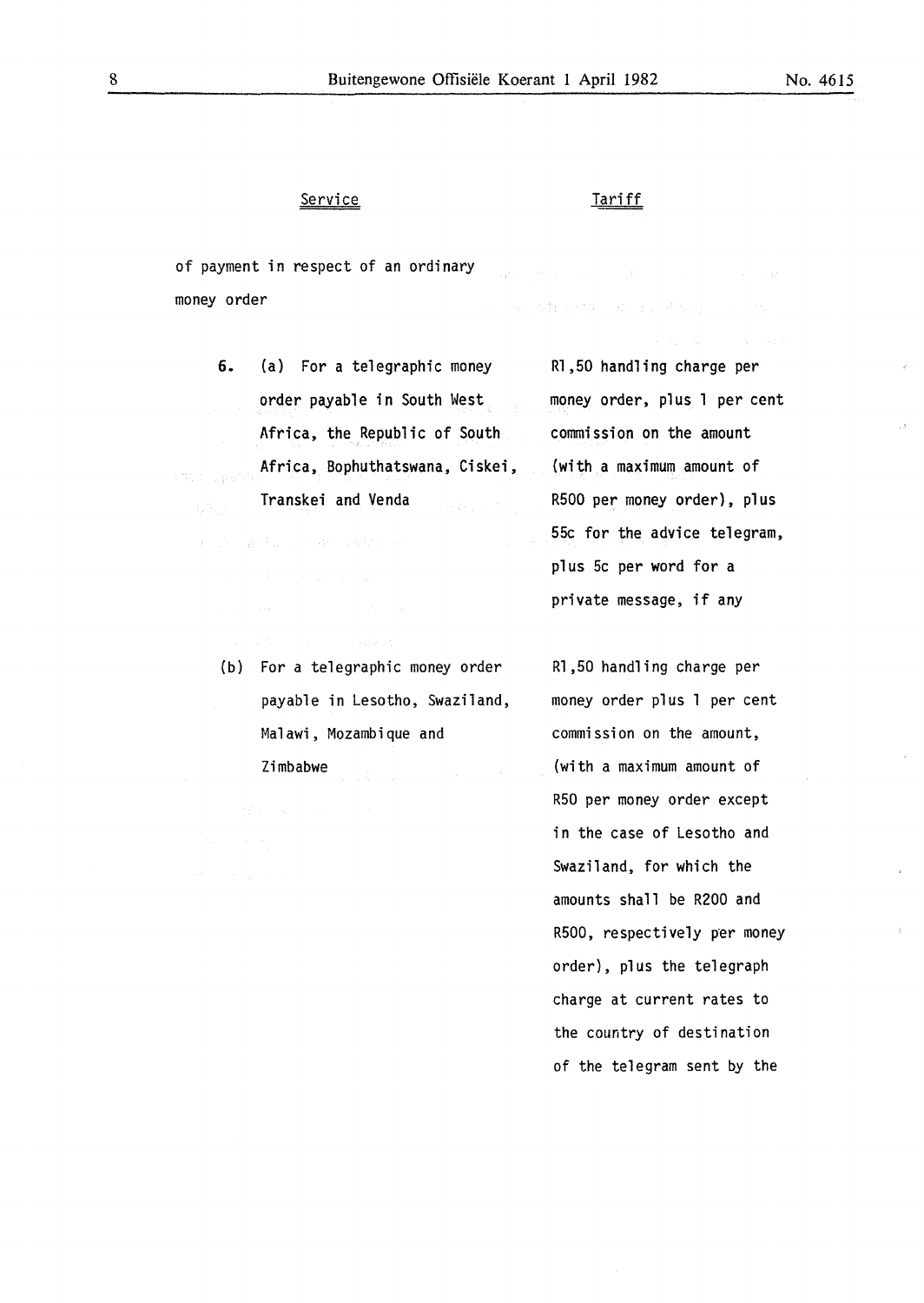## Diens

The Company of the Company  $\langle \langle \hat{a}_1 \rangle \rangle = \hat{a}_1 \langle \langle \langle \rangle \rangle_{\rm{max}} \rangle^{-3}$  .

(c) Vir 'n telegrafiese poswissel wat in ander lande as dié in 6(a) en (b) uitbetaalbaar is Jacques and Committee

 $\mathbb{E}[\mathcal{E}_k] = \mathbb{E}_{\mathcal{E}_k \sim \mathcal{E}} \mathbb{E}[\mathcal{E}^{(k+1)}] = \mathbb{E}_{\mathcal{E}_k}^{\mathcal{E}} \mathbb{E}_{\mathcal{E}} \mathbb{E}_{\mathcal{E}} \mathbb{E}_{\mathcal{E}} \mathbb{E}_{\mathcal{E}} \mathbb{E}_{\mathcal{E}} \mathbb{E}_{\mathcal{E}} \mathbb{E}_{\mathcal{E}} \mathbb{E}_{\mathcal{E}} \mathbb{E}_{\mathcal{E}}$ 

### Tarief

plus 5c kennisgewingskoste

R3,50 hanteringskoste per poswissel, plus 1 persent kommissie op die bedrag, (met 'n maksimumbedrag van R50 per poswissel), plus die koste teen heersende tariewe na die land van bestemming van die telegram wat die uitreikingskantoor stuur

7. Vir 'n telegrafiese uitbetalings- Die hanteringskoste en komadvies, verbeteringsadvies, oordrag van betaling, terugbetaling, opdrag dat die wissel nie uitbetaal moet word nie of enige ander amptelike telegram wat in verband met 'n poswissel ten behoewe van die afsender of ontvanger gestuur word

missie genoem in Items 2 en 5 vir hierdie dienste ten opsigte van gewone poswissels, plus -

> (i) in die geval van Suidwes-Afrika, die Republiek van Suid-Afrika, Bophuthatswana, Ciskei, Lesotho, Swaziland,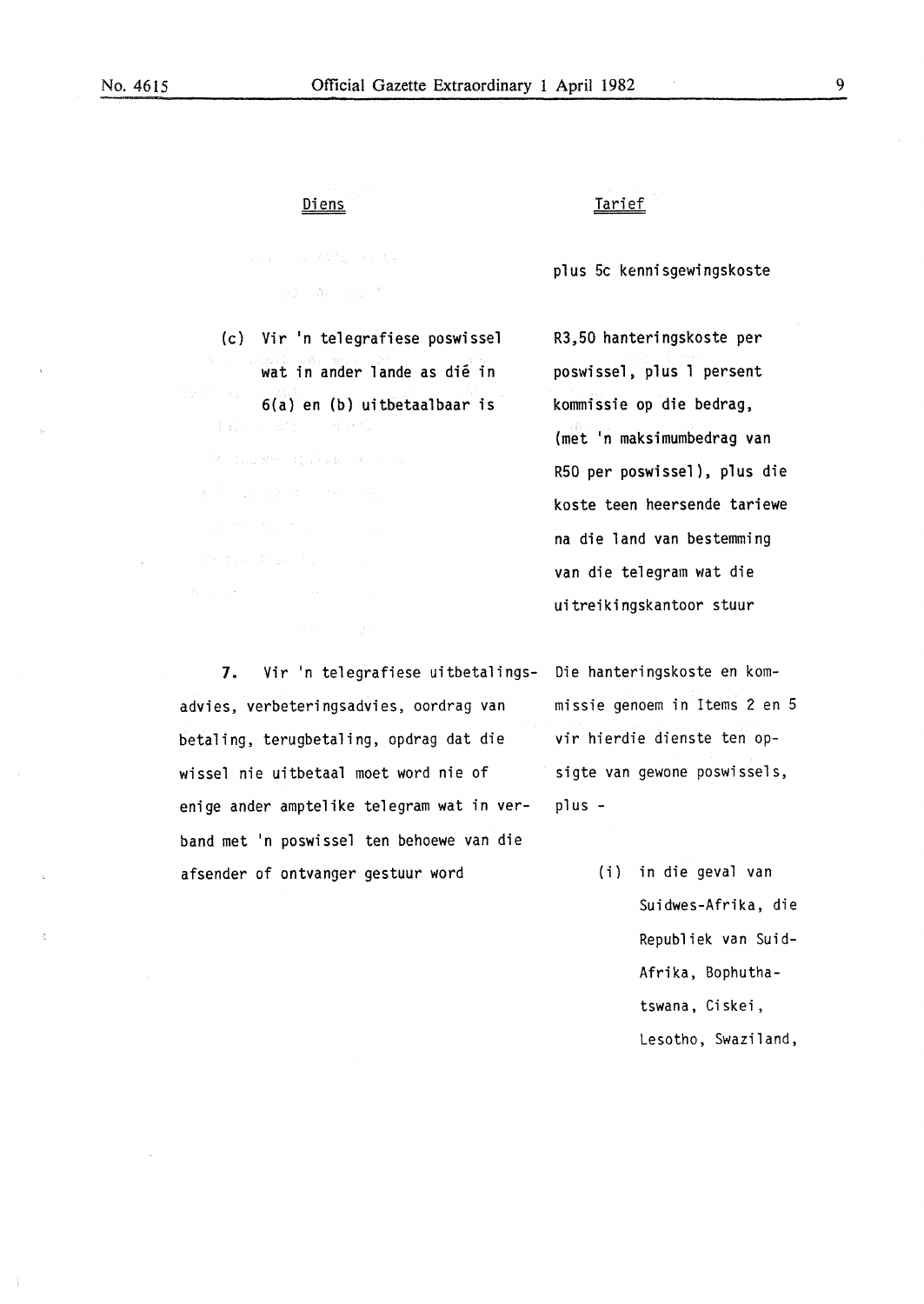### **Service**

issuing office, plus 5c notification fee

Tariff

(c) For a telegraphic money order payable in countries other than those in  $6(a)$  and  $(b)$ 

电载波电流 医自动分泌 计双子系数 Service of the American State of the Con-

*1.* For a telegraphic advice of payment, correction advice, transfer of payment, repayment, stoppage of payment or any other official telegram sent in connection with a money order on behalf of the remitter or payee

as competitiv

R3,50 handling charge per money order, plus 1 per cent commission on the amount, (with a maximum amount of R50 per money order), plus the cost at current rates to the country of destination of the telegram sent by the issuing office

The handling charge and commission mentioned in Items 2 and 5 for these services in respect of ordinary money orders, plus -

> (i} in the case of South West Africa, the Republic of South Africa, Bophuthatswana, Ciskei, Lesotho,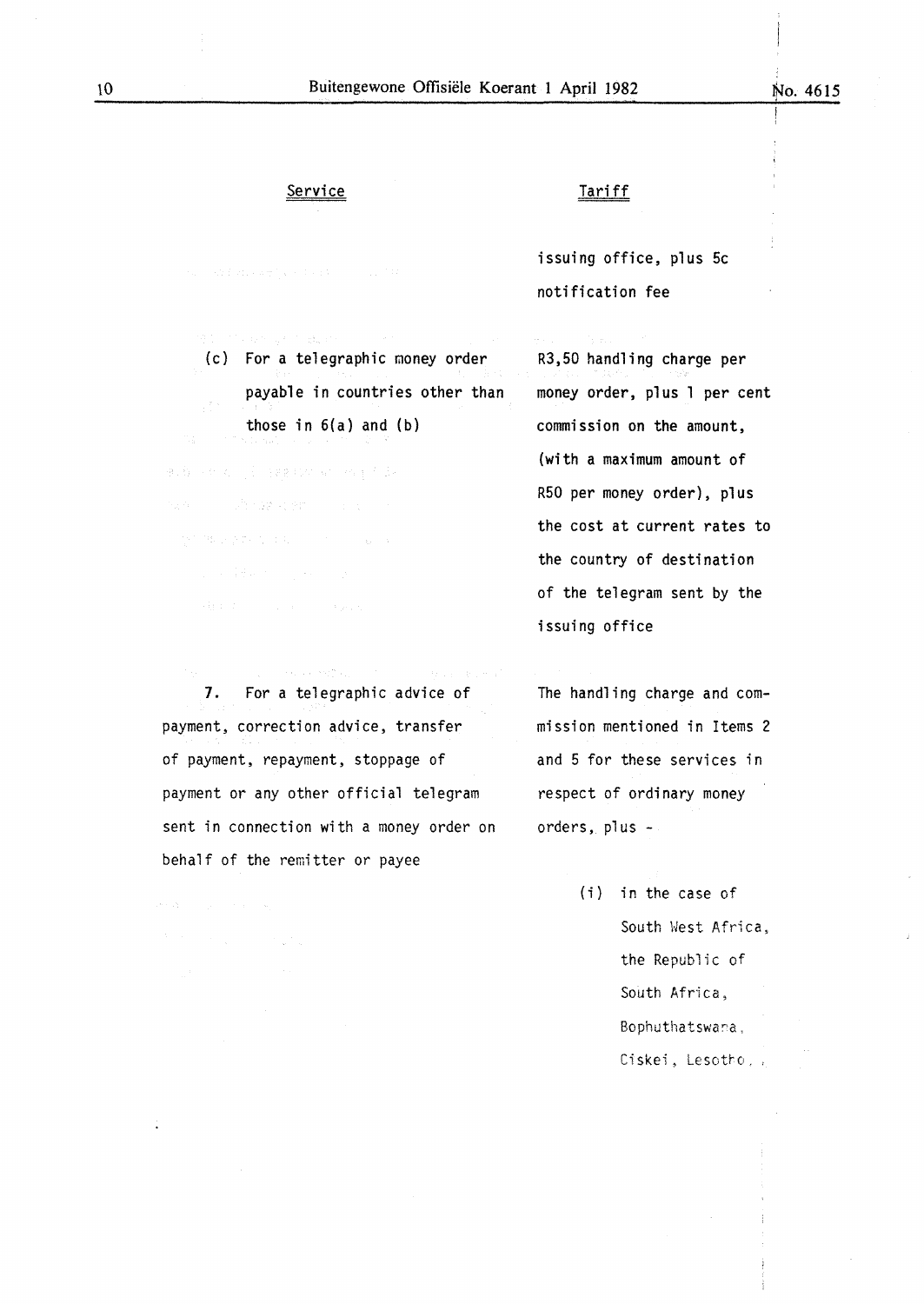$\mathcal{A}_{\mathcal{A}}$  ,  $\mathcal{A}^{\mathcal{A}}$ 

### Diens Tarief

Transkei en Venda, Transkei en Venda, andrej politik († 1938)<br>55c per telegram; in de politik († 1938)<br>1956 - Johann Stone Barnett, politik († 1938)

(ii) in die geval van lande nie in paragraaf {i) genoem nie, die telegraafkoste per woord wat van toepassing is op sodanige lande

8. Vir die deursoek van rekenings ten opsigte van elke poswisselkantoor indien die afsender of ontvanger inligting ten opsigte van die uitreiking of uitbetaling van 'n poswissel verlang, maar nie die uitreikingsdatum en die nommer van die betrokke poswissel kan verstrek nie

afsender of deur die ontvanger verstrek word

9. Vir inligting ten opsigte van die 15c per poswissel". uitreiking of uitbetaling van 'n poswissel waarvan volledige besonderhede of deur die  $\langle \langle \Delta \hat{Q} | \hat{L} \rangle \hat{P} \rangle$  (see ).

20c vir elke maand se rekenings wat ondersoek word

:!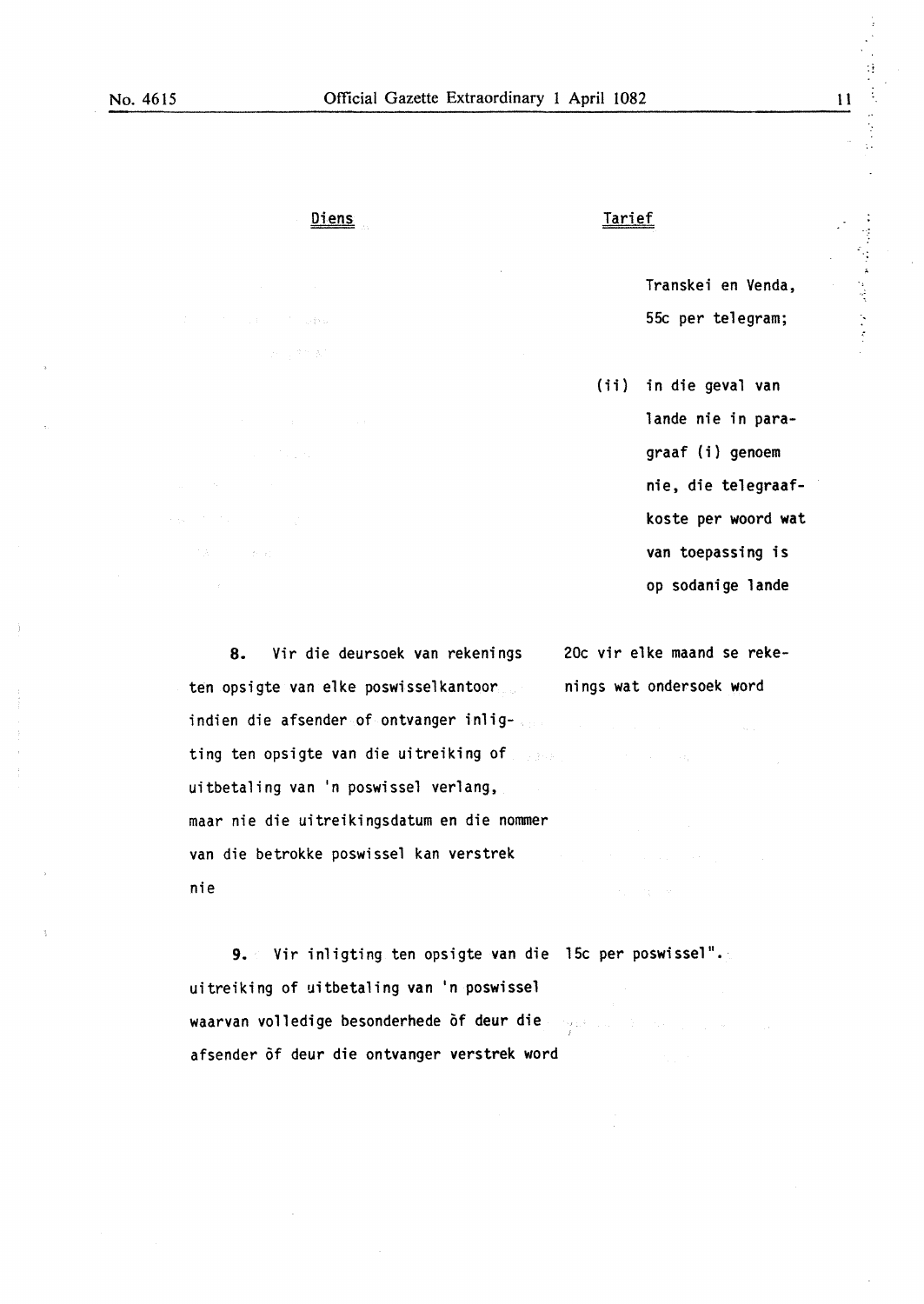$\mathbf{r}$ 

Service

经受产权 城市 医人名克尔利

2014年12期 同一年

### Tariff

Swaziland, Transkei and Venda, 55c per telegram;

(ii) in the case of countries not mentioned in paragraph (i), the telegraph charge per word applicable to such countries

8. For the searching through of 20c for each month's accounts accounts in respect of each money order a sexamined office if the remitter or payee desires (2) 中国 (2) 经国际管理 information with regard to the issue or the second second seconds of payment of a money order but cannot furnished and the second conthe date of issue and the number of the second constant second relative money order

。<br>"这么,我们想要,你们的人,我是<sup>1</sup>呀。" 我们的<sup>人们</sup>,不过,我们的人,我们的人,我们就是你的<del>我们的事</del>吧。 \$P\$ 你们的人,我

9. For information regarding the 15c per money order". issue or payment of a money order where a seeight successive property full details are furnished by either the steam conservative conservative and the condition of growths will indefine reserve. remitter or payee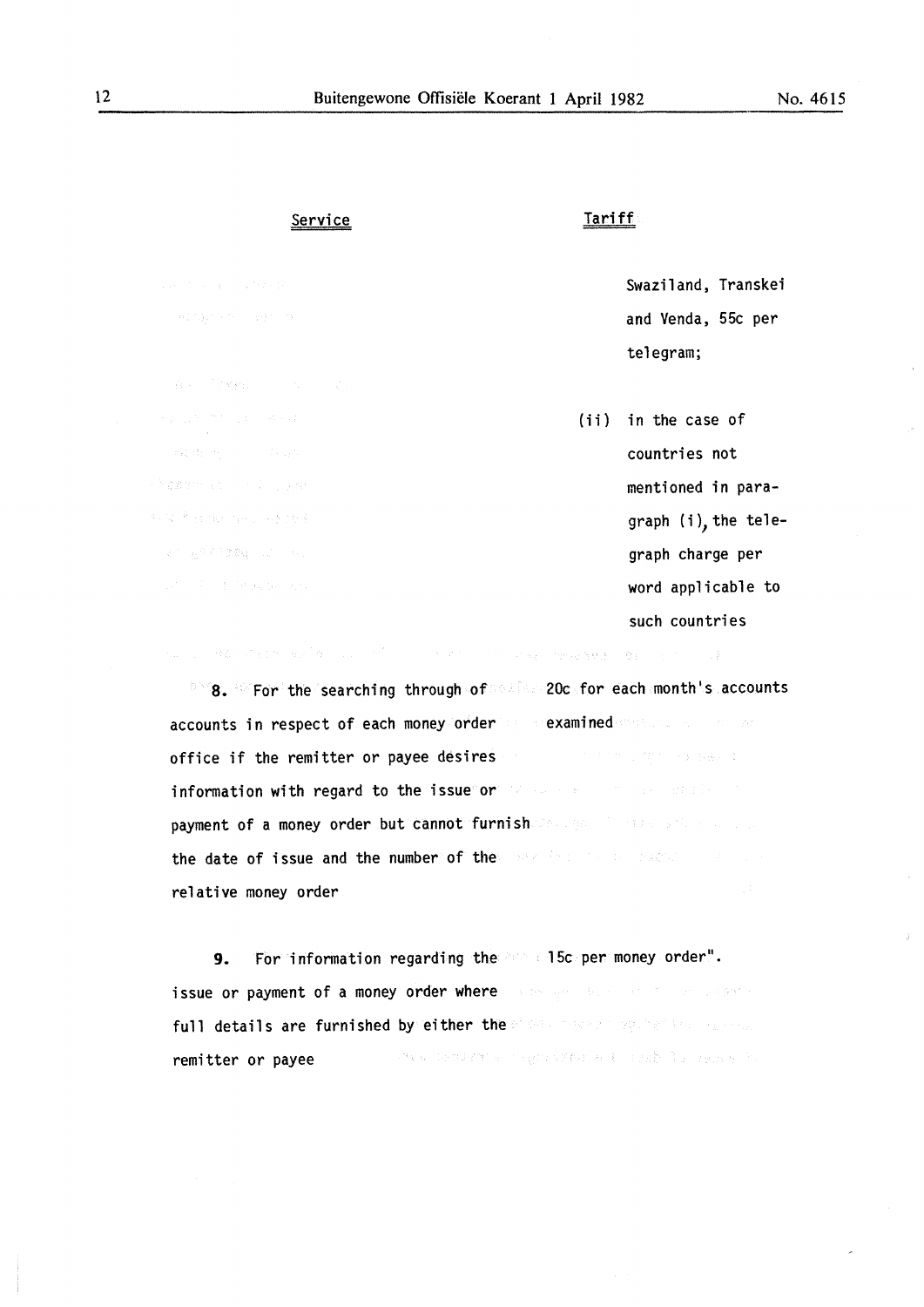$\mathcal{A}_{\alpha}$ 

Wvsiginq van Bylae B by die regulasies afgekondig by Goewermentskennisgewing R.550 van 14 April 1960, soos qewysiq by Goewermentskennisgewing 823 van <u>1979</u>

2. Bylae B by die regulasies afgekondig by Goewermentskennisgewing R.550 van 14 April 1960 word hierby gewysig -

(a) deur die eerste opskrif deur die vol9ende opskrif te vervan9:

 $\label{eq:2.1} \left\langle \phi_{\theta} \right\rangle^{\mu} = \left\langle \phi_{\theta} \right\rangle^{\mu} = \left\langle \phi_{\theta} \right\rangle^{\mu} = \left\langle \phi_{\theta} \right\rangle^{\mu} = \left\langle \phi_{\theta} \right\rangle^{\mu} = \left\langle \phi_{\theta} \right\rangle^{\mu}$ 

"POSTARIEWE VIR POSSTUKKE GEPOS IN DIE GEBIED SUIDWES-AFRIKA VIR AFLEWERING IN DIE GEBIED SUIDWES-AFRIKA OF DIE REPUBLIEK VAN SUID-AFRIKA";

an laibean dim, sel teur. A bho i c'hamel da parao dage a l'og c'h

 $\mathbb{R}^3$  (b) deur in items 1, 3 en 4 onder genoemde opskrif die uitdrukking "5", oral waar dit voorkom, deur die uitdrukking "6" te vervang;

ufi li yringe blas bus headu chael de' norlidiilos a d'uc tus

(c) deur item 6 onder 9enoemde opskrif deur die volgende item te vervang:

" 6. Pakkette:  $-1223533465 - 128 - 125$ 

| S.            |                                                     | 60       |
|---------------|-----------------------------------------------------|----------|
|               | $880$ 100 g tot 250 g $\ldots \ldots \ldots \ldots$ | 70       |
|               |                                                     | 90       |
| H.            |                                                     | 125      |
|               |                                                     | 195      |
| $\zeta^{\pm}$ |                                                     | 305      |
| ă.            | $\degree$ Bo 3 000 g tot 5 000 g .a. Ala. E. a. 195 | 445      |
|               |                                                     | $755$ "; |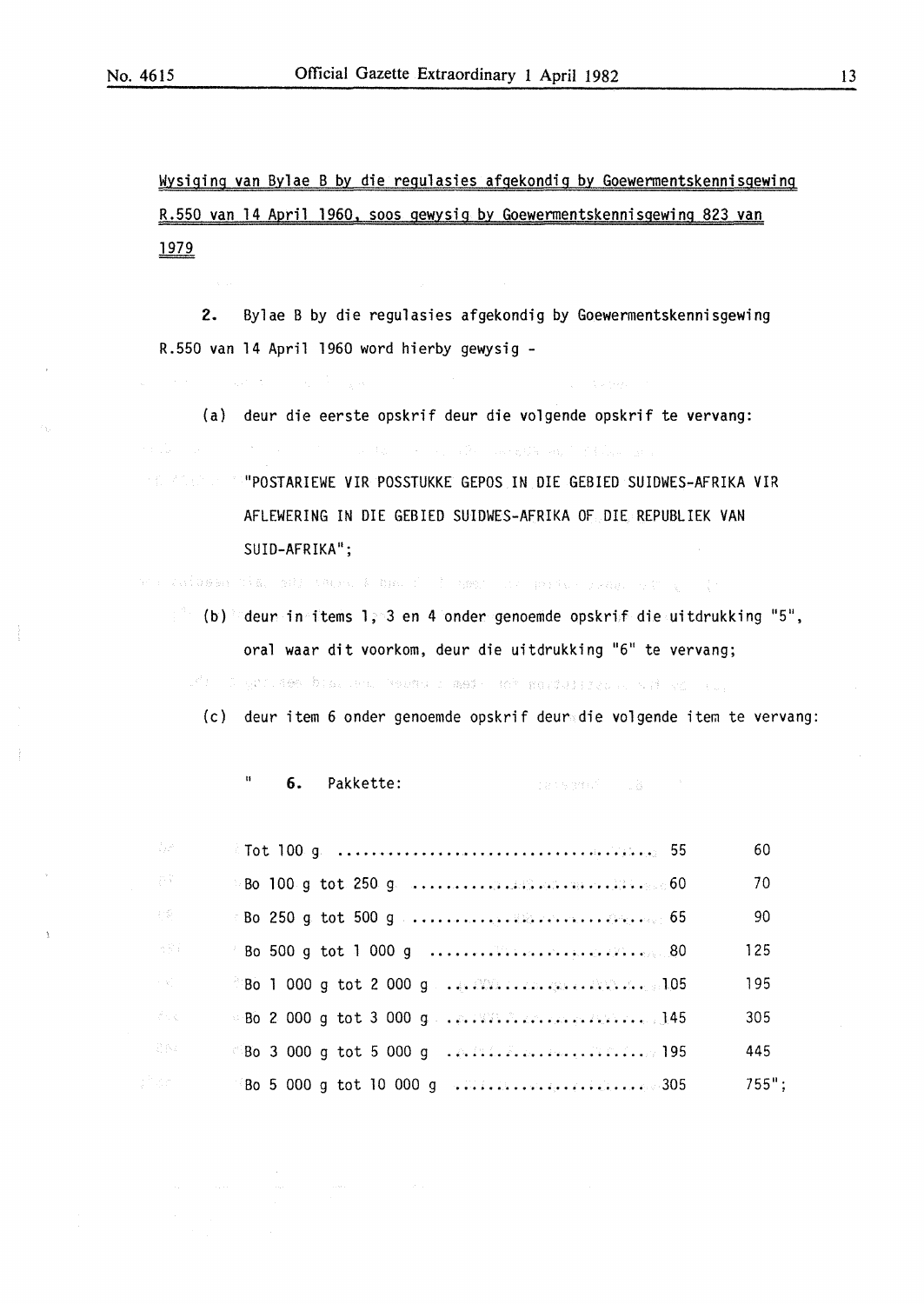# Amendment of Schedule B to the regulations published by Government Notice R.550 of 14 April 1960, as amended by Government Notice 823 of 1979

2. Schedule B to the regulations published by Government Notice R.550 of 14 April 1960 is hereby amended -

(a) by the substitution for the first heading of the following heading:

"POSTAL RATES FOR POSTAL ARTICLES POSTED IN THE TERRITORY OF SOUTH WEST AFRICA FOR DELIVERY IN THE TERRITORY OF SOUTH WEST AFRICA OR THE REPUBLIC OF SOUTH AFRICA";

- (b) by the substitution in items 1, 3 and 4 under the said heading for the expression "5", wherever it occurs, of the expression "6";
- (c) by the substitution for item 6 under the said heading of the following item:

" 6. Parcels:

|                                   | 60       |
|-----------------------------------|----------|
|                                   | 70       |
| Above 250 g up to 500 g  65       | 90       |
|                                   | 125      |
| Above 1 000 g up to 2 000 g  105  | 195      |
| Above 2 000 g up to 3 000 g  145  | 305      |
|                                   | 445      |
| Above 5 000 g up to 10 000 g  305 | $755"$ ; |

 $\ddot{\phantom{a}}$ 

Š,

Ĵ,  $\vdots$ 

 $\hat{V}$ 

 $\frac{1}{2}$ 

 $\begin{array}{c} 1 \\ 1 \\ 2 \end{array}$ 

..

ł.

 $\frac{1}{2}$  : والمستحقة

 $\mathbf{r}$ 

the address

 $\ddot{\phantom{0}}$ ţ.

.. ·

•!

ţ

'

~~

: -- )<br>1<br>)

ś

 $\ddot{\cdot}$  $\ddot{\cdot}$ 

 $\label{eq:2} \frac{1}{2} \int_{\mathbb{R}^3} \int_{\mathbb{R}^3} \left( \int_{\mathbb{R}^3} \int_{\mathbb{R}^3} \int_{\mathbb{R}^3} \int_{\mathbb{R}^3} \int_{\mathbb{R}^3} \int_{\mathbb{R}^3} \int_{\mathbb{R}^3} \int_{\mathbb{R}^3} \int_{\mathbb{R}^3} \int_{\mathbb{R}^3} \int_{\mathbb{R}^3} \int_{\mathbb{R}^3} \int_{\mathbb{R}^3} \int_{\mathbb{R}^3} \int_{\mathbb{R}^3$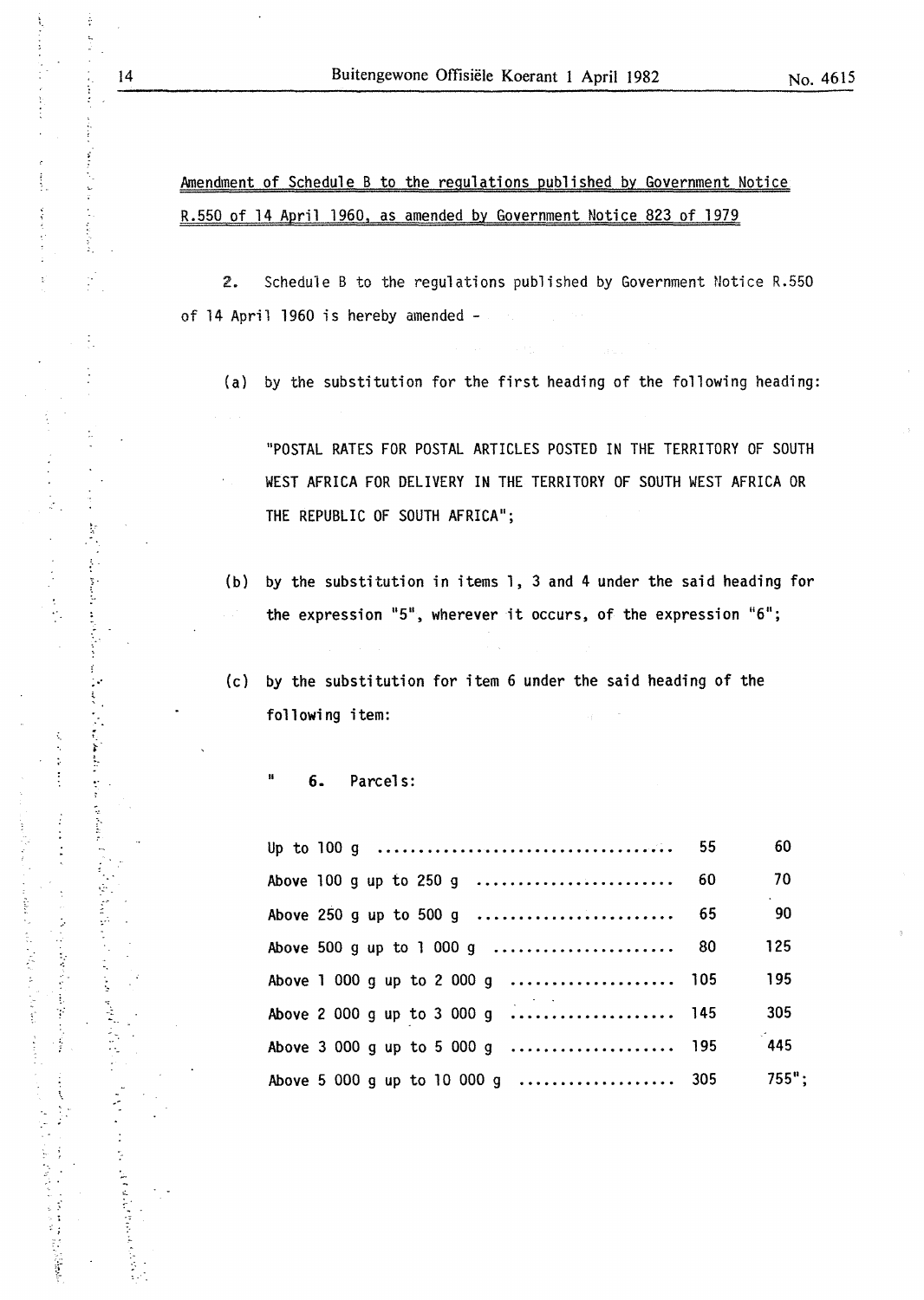{d) deur in items 1, 3 en 9 met betrekking tot spesia1e diensge1de die bedrae "20c", "10c" en "3c" deur onderskeide1ik die bedrae "40c",  $\label{eq:3.1} \mathbb{E}\left[\frac{1}{\Lambda}\right] \mathbb{E}\left[\mathbb{E}\left[\mathbb{E}\left[\mathbb{E}\left[\mathbb{E}\right]\right]\right]^{2} \right] \leq \mathbb{E}\left[\mathbb{E}\left[\mathbb{E}\left[\mathbb{E}\left[\mathbb{E}\right]\right]\right]\right]$ "20c" en "1 Oc" te vervang; en

{e) deur item 16 met betrekking tot genoemde spesia1e diensgelde deur die volgende item te vervang:

" 16. Vir die hantering van 'n kontant-Rl ,30 hanteringskoste by-aflewering-pakket {kyk Posregulasie 50) per pakket, plus 'n kommissie van 1 persent 在这一个人的人都是很好的是。 op die handelsbedrag,  $\mathbb{E}[\mathcal{O}_{\mathcal{H}}(\mathfrak{g}_{\mathcal{K}}) \geq \mathcal{O}_{\mathcal{H}_{\mathcal{H}}}]=\mathbb{E}[\mathcal{O}_{\mathcal{K}}(\mathfrak{g}_{\mathcal{K}})] = \mathbb{E}[\mathcal{O}_{\mathcal{K}}(\mathcal{K})]$ plus die gebruiklike pakketposgeld".

1999年,1999年,1999年,1999年,1999年,1999年,1999年,1999年,1999年,1999年,1999年,1999年,1999年,1999年,1999年,1999年,1999 animale a cha Vervanging van Bylae C by die regulasies afgekondig by Goewermentskennisqewing

R.550 van 1960

3. Bylae C by die regulasies afgekondig by Goewermentskennisgewing R.550 van 1960 word hierby deur die volgende Bylae vervang:

### "BYLAE C

1. Gelde vir private posbusse en private possakke

Private posbusse:

| Klein posbusse (tot 20 dm <sup>3</sup> ) $\ldots$ R 6 per jaar                                                      |  |
|---------------------------------------------------------------------------------------------------------------------|--|
| Posbusse groter as 20 $dm^3$ R 7 per jaar                                                                           |  |
| and the contract of the contract of the contract of the contract of the contract of the contract of the contract of |  |
| Private possakke  R12 per jaar                                                                                      |  |